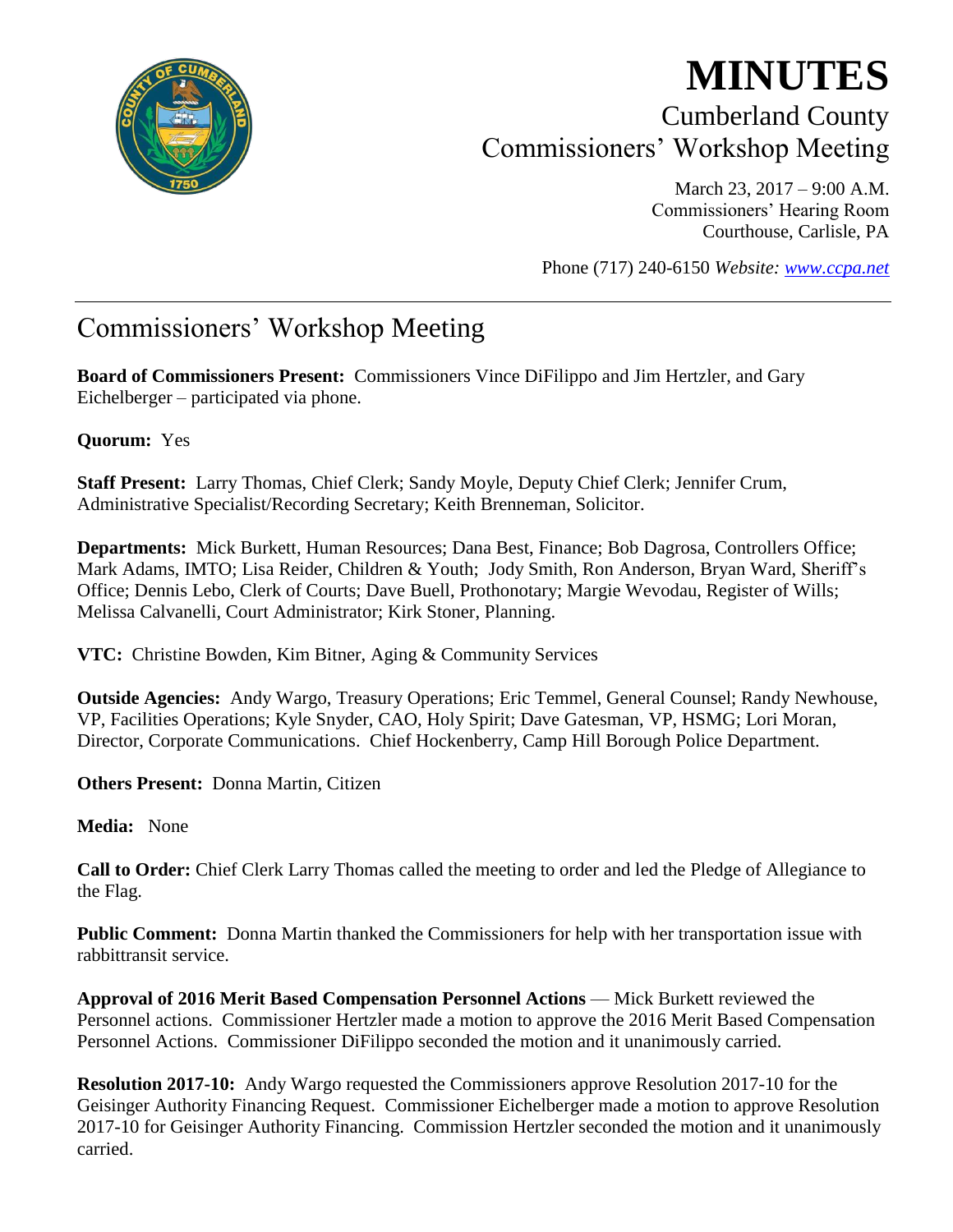**Report on Duress System Update** — Sargent Bryan Ward updated the Board regarding the County Duress System. It is completed and in working order. Bryan tested the duress buttons in the Commissioners Hearing Room to show the Board how the system works.

**Sheriff's Department K9 Unit Grant:** Jody Smith reviewed the grant application Re: Cumberland County Sheriff's Department K9 Unit through Pennsylvania Commission on Crime and Delinquency (PCCD) — Terms of Grant: — April 1, 2017 through March 31, 2018 — Grant Amount: — \$15,275. 100% funded by the grant. The K9 will be available for use to the Sheriff's Office and the western end of the County to detect drugs. Commissioner Hertzler asked how many K9's are available in the County. Chief Hockenberry listed the municipalities with a K9 Unit. Dr. Hasco of Big Spring Veterinary Associates, Inc., has offered free veterinarian services to the K9. Commissioner Hertzler made a motion to approve the grant application for the K9 Unit. Commissioner Eichelberger seconded the motion and it unanimously carried.

**JRI Innovative Policing Grant:** Chief Hockenberry, Camp Hill Borough Police Department, discussed the Modification to the JRI Innovative Policing Grant Application — Cumberland County Project to Support Municipal Police Accreditation. Five (5) year DMS. This addition to the grant will include Camp Hill Borough. The grant streamlines their system to assist with training, reporting, and right to know requests. Commissioner Hertzler made a motion to approve the grant application for the JRI Innovation Policing Grant to include Camp Hill Borough. Commissioner Eichelberger seconded the motion and it unanimously carried.

**Contracts/Grants**: — (Sandy Moyle) - No additional information was requested.

- I. **\*** *Existing Contracts, Contract Extensions or Addenda with No Additional Cost or Increase to the County:*
	- a. **Children & Youth Services Agreement:** 
		- Northampton County Juvenile Justice Center
	- b. **Controller's Office Agreement:** 
		- Boyer & Ritter, LLC
	- c. **Ag Extension Agreement:** 
		- Memorandum of Understand between Penn State Extension and Cumberland County — (Continuation)
- II. **\*** *New Contracts, Vendors, Services, Grants and Contracts with Increases/Decreases to the County:* (see attached)
	- a. **Aging & Community Services Agreements:** 
		- Messiah Lifeways Community Support Services (Christine Bowden) Personal Care Home provider Terms - March 2017 – June 2018. Perdiem - \$18.20/Hr – paid from lottery funds.
		- Central PA Food Bank (Addendum) (Kim Bitner) Project Share moved funds - \$28,668.82
	- b. **Children & Youth Services Agreement: — (**Lisa Reider**)**
		- Bethany Home, Inc. (Addendum) one on one supervision \$30/Hr
	- c. **Human Resources Agreement:** (Mick Burkett)
		- CNRC Insurance Renewal April 1, 2017 renewal Hanover Insurance Group \$121,423; May 13, 2017 renewal - Beasley - \$10,829

Commissioner Hertzler questioned AXIS being cheaper. Mick explained the cost savings using Beasley. Solicitor Brenneman confirmed that the Board does not have to accept the lowest bidder since it is a professional service.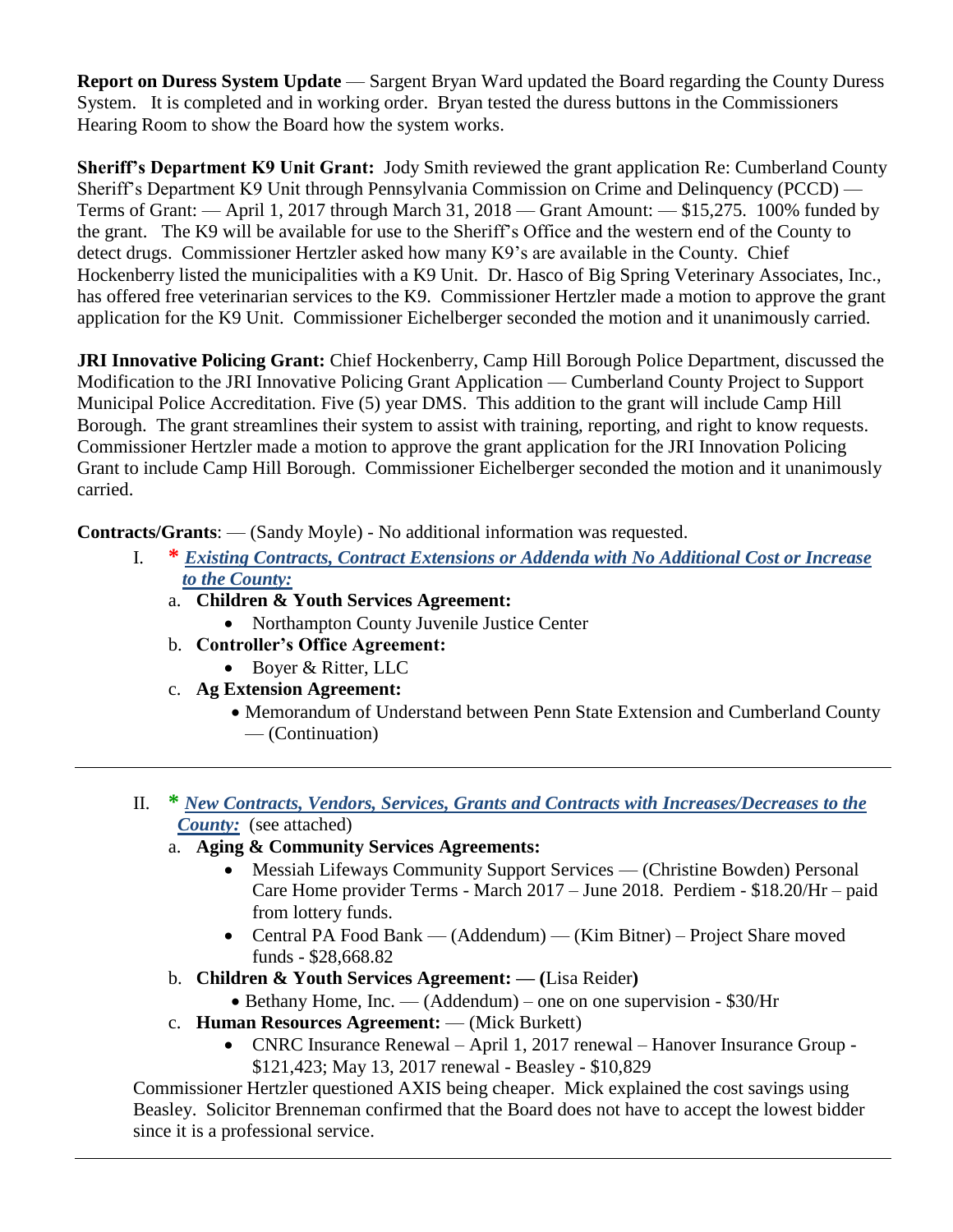**Bid Opening Results and Authorization to Award** — Ege Bridge Preservation Project. Kirk Stoner reviewed the results. There were four companies that submitted bids. Krylon Corporation was the lowest bidder at \$496,934. Recommendation to the Board is to award the bid to Krylon Corporation as the lowest bidder.

### **Commissioners' Liaison Reports Commissioner DiFilippo**

#### **Library System** –

- Carolyn Blatchley was selected as the new Library System Director.
- On March 1, 2017, all borrower types have been edited to reflect the new policy as it relates to data base access.
- Jeff Swope and staff are planning Outreach Library classes throughout the County for student to receive a better understanding of math and science concepts.
- Mobile Wi-Fi stations -136 additional stations have been purchased.
- Signed a one-year agreement with Plymouth Rocket to track software.
- Public internet computers have been replaced at Libraries Amelia Given Library in Mt. Holly Springs, East Pennsboro Library in Enola, John Graham Library in Newville, and Shippensburg Library in Shippensburg Borough.

• Intergeneration Programing Collaboration – Met on March 10, 2017 to outline the program.

#### **Western COG** –

- Dickinson Township is working on their Zoning Ordinance.
- Penn Township hired Dawood Engineering, Inc. to update their Zoning Ordinance, Subdivision and Land use Ordinance,
- Shippensburg Borough is also reviewing their zoning ordinance.

#### **Planning Commission** –

- 26 plans were received in March.
- Land use assumption report from Silver Spring Twp.
- Comprehensive Plan Survey There are approximately 3,000 surveys received. They have received over 400 to date.

#### **Commissioner Hertzler**

**Aging Advisory Board** – Met Friday, March 17, 2017.

- There are issues with the States contact with Maximus for enrolling eligible seniors for services in their homes. Sandy Gurreri will be forwarding information to the Board so they may intercede on seniors behalf.
- There is concern regarding consolidating State Aging Services with other State Human Services departments. There are also concerns regarding their lottery funds.

#### **CAPCOG** –

- They are sending a survey to municipalities and fire companies, looking for interest in a Public Safety Administrator Position and also financial support for the position.
- The discussed the Transit consolidation effort, the management, costly operation, and the Audit of Capital Area Transit.

**State House of Human Services Committee** – The House legislation to fund human services in the event of a budget impasse, was approved unanimously by the House Human Services committee, but still faces a vote by the full House and Senate.

#### **Assessment and Taxation Committee (CCAP)** – Discussions:

- Hotel Tax issues.
- \$5.00 vehicle registration fee with 2-year applications, would the County receive their \$5 fee in the second year.